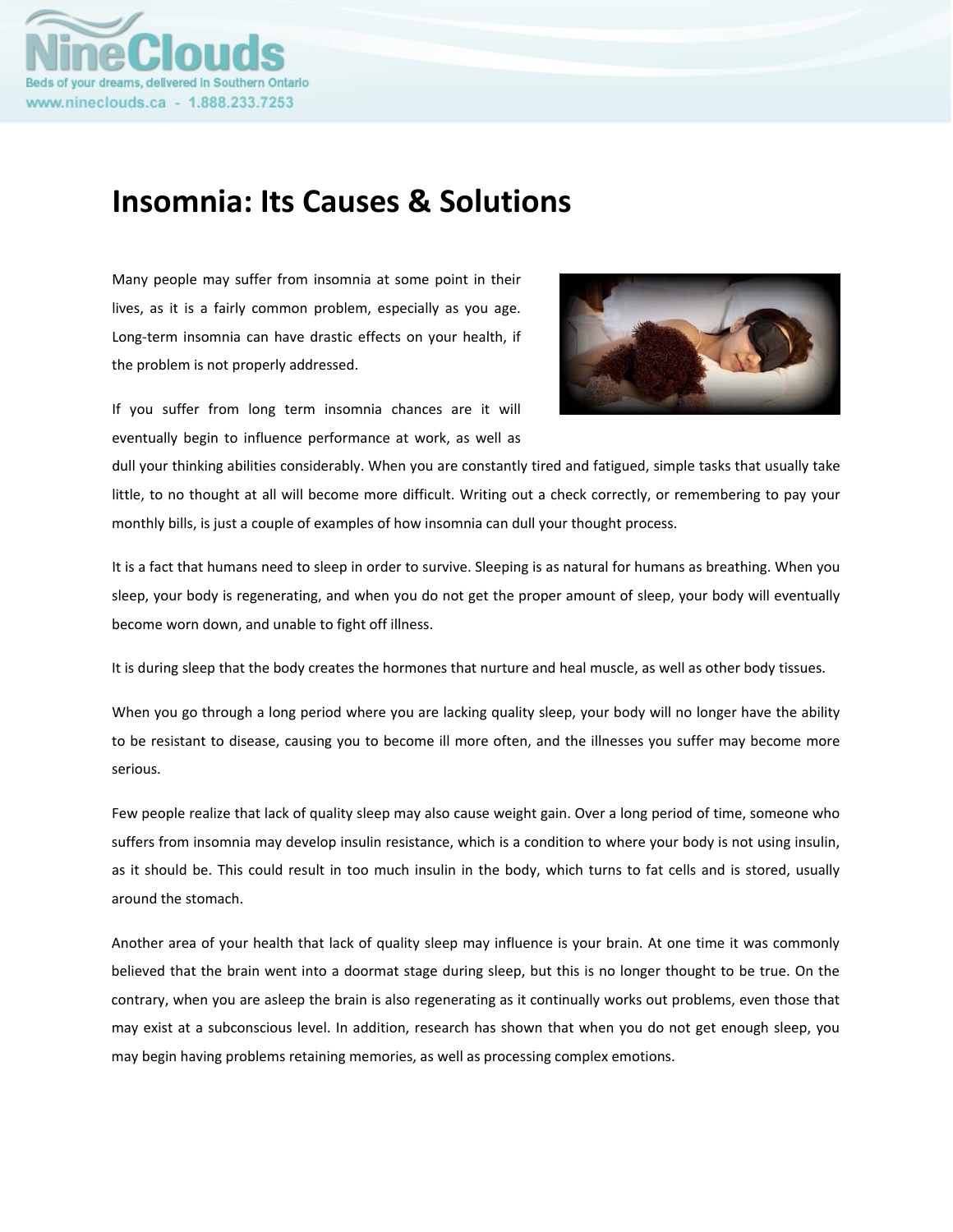

Those who suffer from insomnia may experience some, or all of the following problems.

- Fatigue
- Drowsiness
- Lack of concentration
- A decrease of alertness and work performance
- Muscles seem to ache for no reason.
- Depression
- Feeling stressed and irritable

Of course many people have experienced short bouts of temporary insomnia brought on by a particularly stressful event. You can suffer from temporary insomnia if you have had a recent illness, emotional crisis, or are under a lot of stress. Pain, and certain medications can also bring on insomnia. It is when this becomes a long term problem that it will begin to influence your day to day living, as well as your health.

People can suffer from insomnia at any age, from children to the elderly, though it is a much more frequent problem with older people.

#### **How can I tell if I have insomnia?**

You may be suffering from insomnia if,

- You are having trouble falling asleep
- You find that you frequently wake up many times during the night, and have difficult returning to sleep.
- You wake up too early in the morning
- You feel groggy and un-refreshed when you wake in the morning, even if you have slept up to 7 or 8 hours.

People vary in the amount of sleep that they need, but on average a person needs at least 7 hours of sleep each night, but even if you are getting that much sleep, you can also be classified as suffering from insomnia if you are not getting enough quality sleep.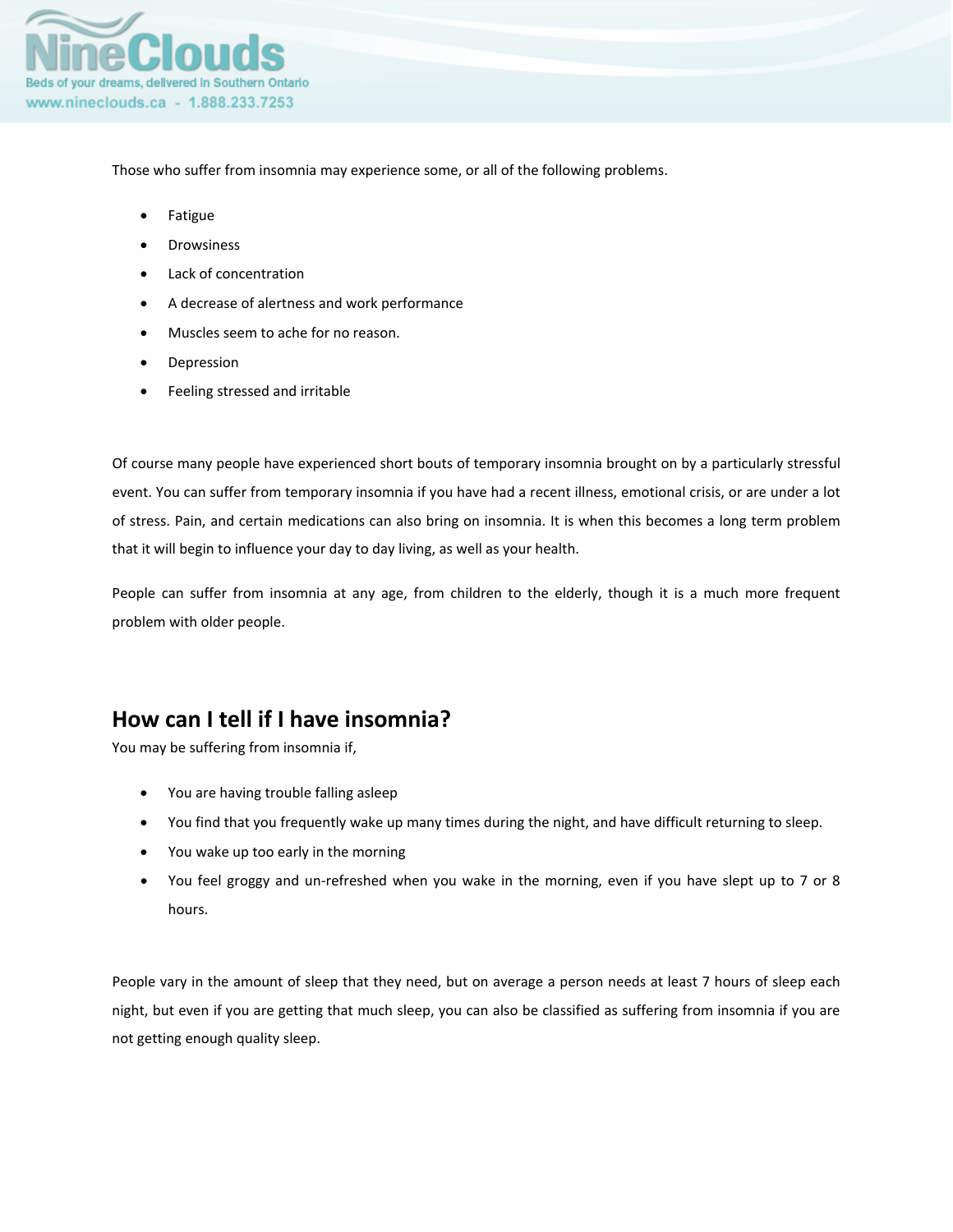

## **What is insomnia?**

Insomnia is a broad term to classify a small number of different types of sleep disorders. There are actually a few different types of insomnia, and they include,

- Short-term insomnia, also known as Transient insomnia; this is a type of insomnia that can last anywhere from a single night, to a few weeks.
- Intermittent insomnia is when someone suffers from insomnia that comes and goes. This is usually a short-term insomnia problem, which may only affect you every once in a while.
- Chronic insomnia is the ongoing inability to get enough sleep, or enough quality sleep. If you suffer from insomnia three or more nights a week, for more than a month, it is considered chronic insomnia.

Chronic insomnia can also be divided into two different categories. The two categories include,

- Primary insomnia. This a case of insomnia that does not appear to be related to any other underlying health issues.
- Secondary insomnia. This type of insomnia can be caused by some health related problem, such as asthma, or arthritis. Anything that causes pain, which does not allow you to sleep well, can cause secondary insomnia. Some medications may also cause insomnia, as well as caffeine, stress, or some type of emotional or mental health issue. In addition, secondary insomnia can be caused by a poor sleep environment, such as too much light, a bad mattress, etc.

#### **What can you do about insomnia?**

Because insomnia can be such a serious health risk, if you are suffering from insomnia, you may want to talk with your healthcare provider, especially if you are unsure of what the source of your sleeplessness is. Before seeing your doctor, it may be helpful to keep a sleep diary for a week or two, so that you can keep track of your sleep patterns.

When you visit your doctor, you will likely get a physical to eliminate any possible health problem that may be causing your insomnia; if there is no underlying health issue, your doctor may recommend that you see a specialist to help with your problem.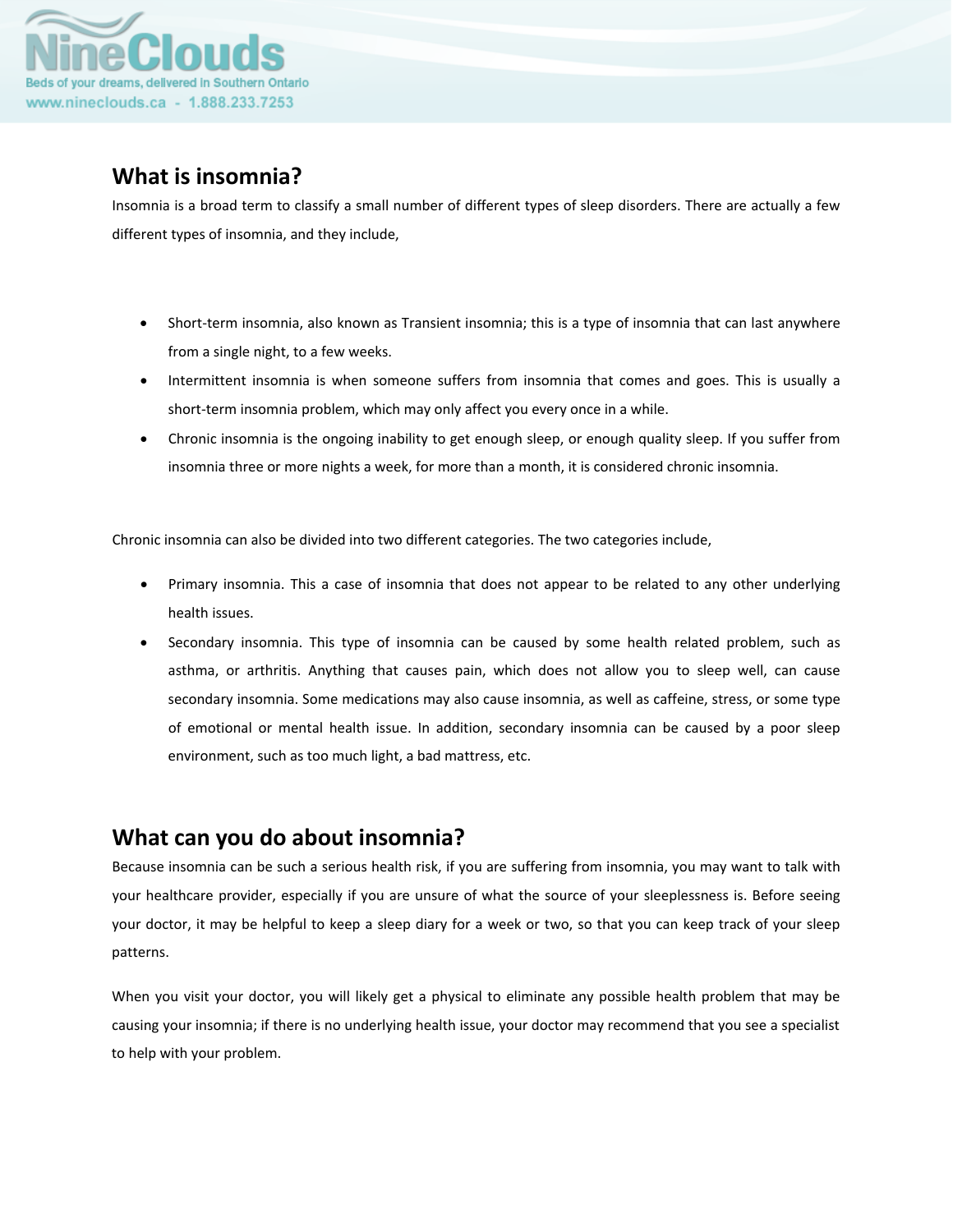

### **How is insomnia commonly treated?**

A short-term insomnia problem that is caused by a disruption in your sleep pattern, such as with jet lag, or a short illness, will likely correct itself. If you are having sleep problems that do not seem to be getting better, there are several possible treatments that your doctor may suggest.

- The first step in treating chronic insomnia may involve finding, and treating any medical condition that could be contributing to the problem.
- Paying attention to any routine or behavior that could be contributing to chronic insomnia. This may include drinking alcohol, or drinks that contain caffeine too late in the day.
- Using sleeping pills may be another way in which to treat chronic insomnia, but be aware that there is some debate about the safety during long-term use. Talk with your doctor before deciding on this mode of treatment for your insomnia.
- Some experts suggest using a relaxation therapy to help cure chronic insomnia. Relaxation therapy helps to relieve your body and mind of stress, which can help you to fall asleep faster.

#### **What can you do to help with insomnia?**

Here are a few things you can do yourself, to help ease the problem of chronic insomnia.

- Eliminate naps during the day. Obviously if you are sleeping during the day, this could contribute to being unable to sleep at night. Try to stay awake during the day, and only sleep at night.
- Establish a sleep routine. For some reason, a number of people will sleep better if they have a sleep routine. To establish a sleep routine you will need to go to bed about the same time each night, and get up approximately the same time every morning.
- Reduce or eliminate your use of caffeine, nicotine, and alcohol; especially later in the day, or at night.
- Ensure that you are getting regular exercise. Regular exercise not only will help to keep you fit, and in good health, it also seems to help treat insomnia. If you exercise, make sure that it is during the day, or at least 5 hours before your normal bedtime. By doing this, you can get enough exercise to help make you tired, but enough time will have elapsed that there is no longer excessive adrenaline in your system to contribute to insomnia.
- Do not eat right before you go to bed. After you eat, this can cause indigestion, which could prevent you from getting quality sleep. For this reason, do not eat for about 2 to 3 hours before you go to bed.